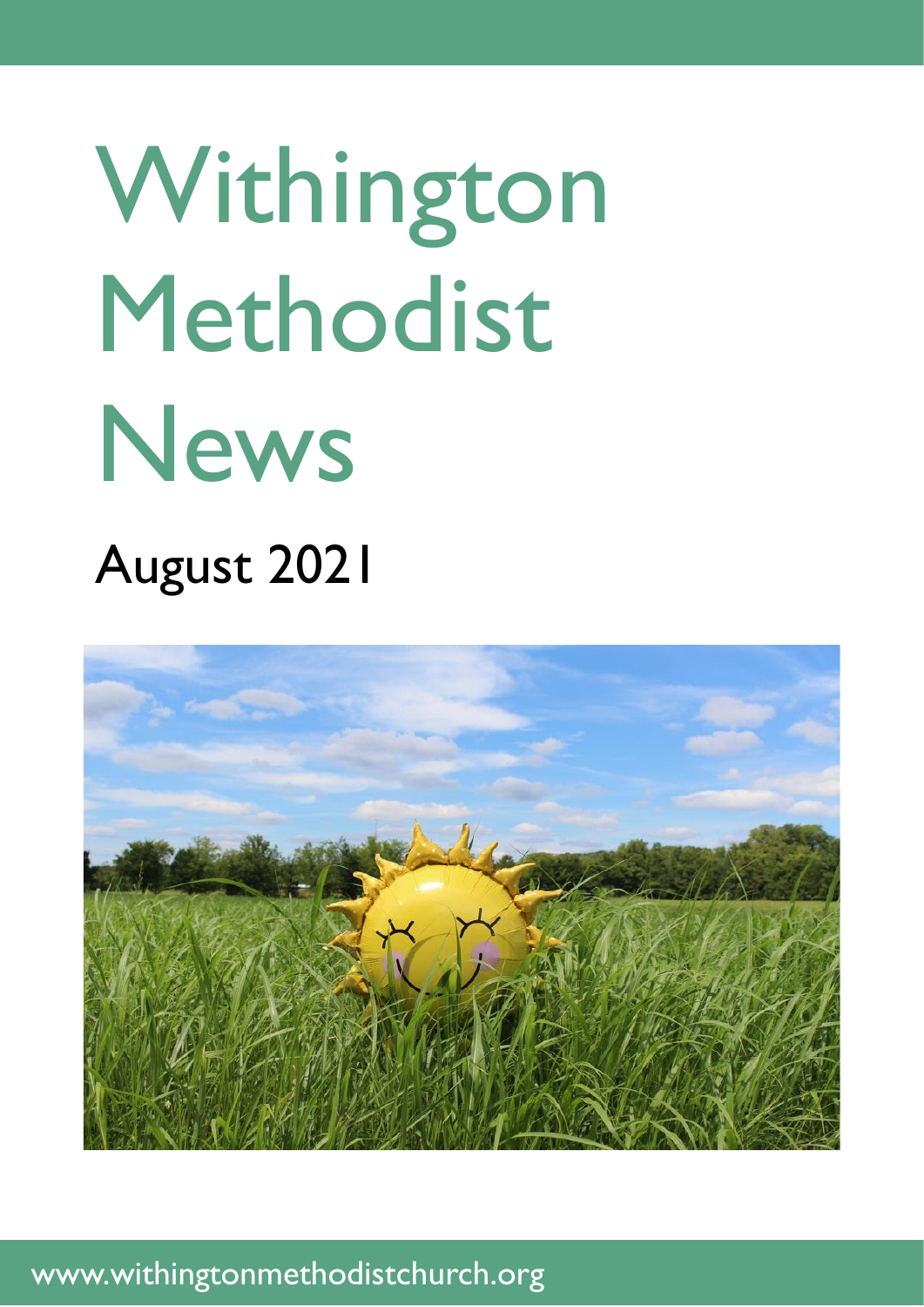# SUNDAY WORSHIP

We are pleased to say we have re-opened our doors for Sunday morning worship. We will be maintaining the same protocols of social distancing and face coverings as when we previously opened.

Please feel free to join us in person or stick with the online evening circuit worship- whatever you feel more comfortable with.

### DEAR FRIENDS,

Walking on the beach is one of my favourite summer activities. I like to look at the bright bits of light glancing off the surface of the water. Every time I see one, the same thought occurs to me: Even on a cloudy day, it doesn't take much to reflect the sun.

It's the same with God's light in our lives. I'm just one little swell on a great wide ocean, but that's enough of a surface to dazzle someone with the sun's reflection for a split second.

God has made each of us to be one of an overwhelming 7 billion people in this world right now. That seems quite small, but He has also made us to reflect Himself, to burn with the bright white light of the sun. And we never know who will be touched by us just allowing our life to be a reflection.

We are all incredibly blessed to be out of lockdown and have a community of Christians around us with people who reflect God's light and love daily. It's a beautiful thing to watch. Sometimes, it's done in a look or a shared meal. Sometimes, it's someone just sitting with another person whilst they open up about a heartache. Sometimes, it's surrounding someone in prayer, lifting them up, or coming together to meet a financial need. It's easy to pass by these moments, but instead, I choose to look into them and be struck with wonder just like I am when my eye catches the sunburst of light reflecting off the sea.

On warm, sunny days it's good to be reminded that our job is not to be a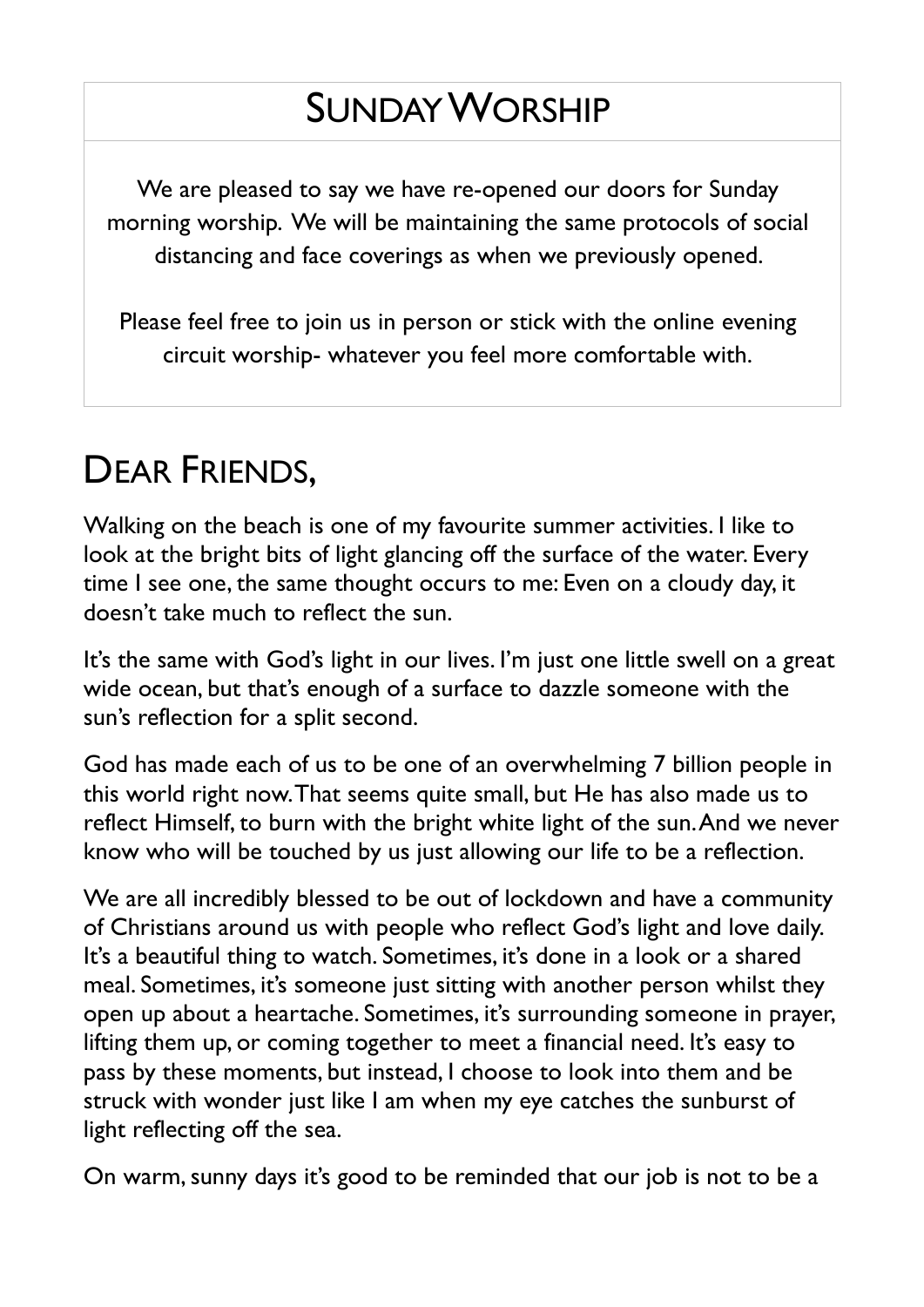light in a dark world, but to simply reflect God's light onto those around us. This is what what we have all been created to do. To live in community with others, allowing God to shine through our lives, and remember that this is not always demonstrated in big, dramatic actions but more than likely expressed by just being there for those around us.

### Wishing you every blessing,

Rev. Krystyna

*FYI - Krystyna will be on annual leave August 6-August 20.*

### PRAYER LIST

#### We remember in our prayers:

Kathleen, Stasi, Henry, Zathilda, Thandi, Elaine, Allan and Betty, Promilla, the Lowe family, Georgine, Krysten

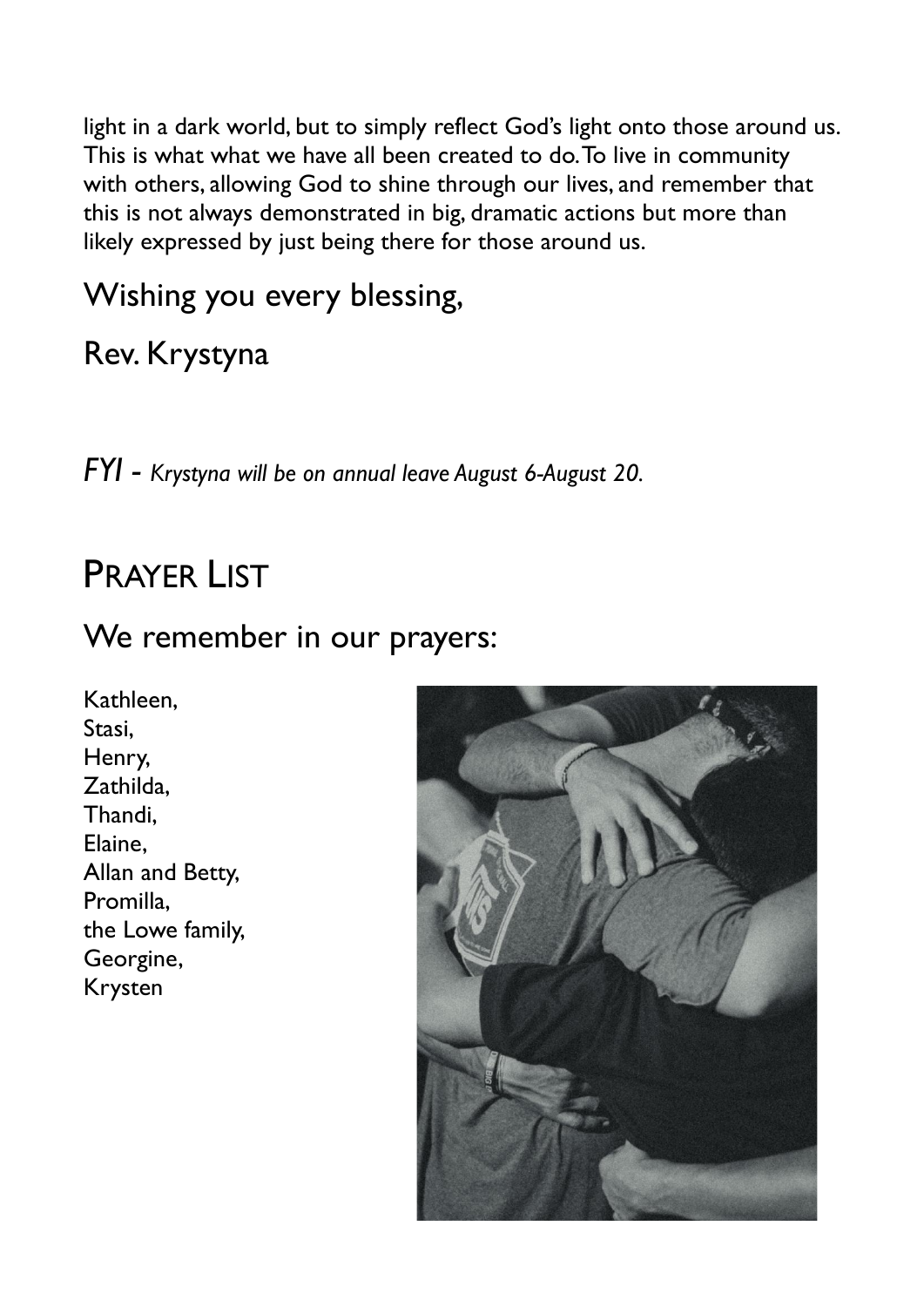# WORSHIP WITH US

### Sunday Morning In Person Worship

We are happy to haver our doors fully open again at Withington. The booking system is no longer in place, everyone is welcome to come whenever works for them.

The current Covid-19 safety measures in place at WMC are as follows:

We will continue to wear masks during worship and social distancing will be maintained at 1 m+.

We are allowed to sing quietly with our masks on.

Socialising after the service is permitted, but without refreshments.

Communion will be celebrated in one kind (bread) and for safety reasons wafers will be used.

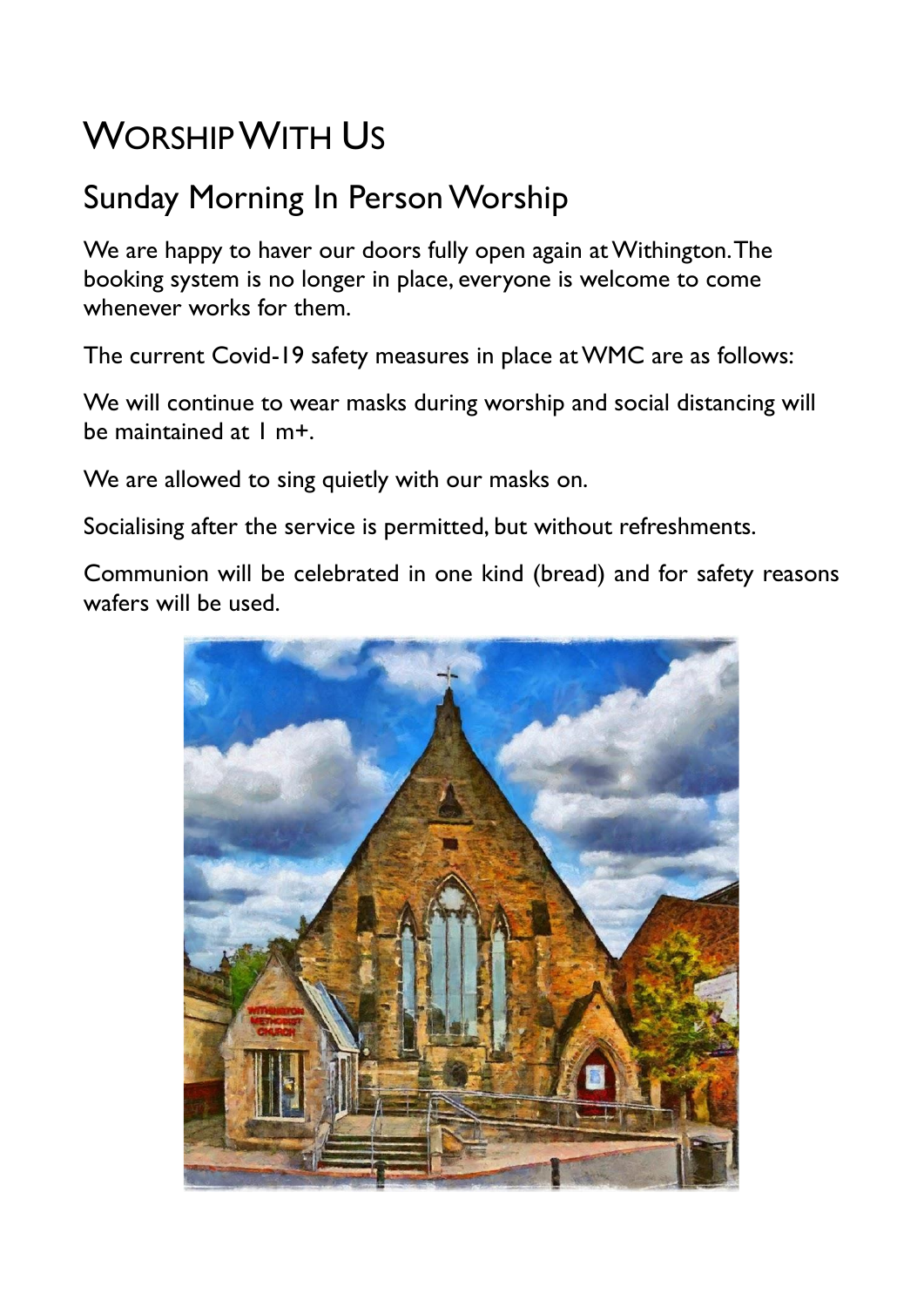### Reflections and written worship resources:

If you are not on email and would like to receive a printed copy of our mid-week, end-of-week reflections or written worship resources for Sunday, please contact Krystyna on 0161 612 2668.

### Virtual Coffee Morning and Bible Study

We have a virtual coffee morning every Saturday from 11:00 am and a fortnightly Bible Study every other Wednesday (6th and 20th January) from 10:30 am which you can also join by phone.

In order to join using a traditional or mobile phone:

Please dial 0131 460 11 96

You will be asked for the meeting ID: 841 4119 8605

Press the hash key on your phone. #

Wait a few seconds and press the hash key again.  $#$ 

### Manchester Circuit Sunday Evening Service

A warm welcome as ever to our worship tomorrow evening.

The Zoom platform will be open from 6pm for those who wish to catch up with others from their church, and as usual worship will begin at 6:30.

The joining details follow-

Join Zoom Meeting

[https://zoom.us/j/99984161376?pwd=bVIvMEJTMCtSM2dOc2JxRWcvVVdx](https://zoom.us/j/99984161376?pwd=bVIvMEJTMCtSM2dOc2JxRWcvVVdxdz09) [dz09](https://zoom.us/j/99984161376?pwd=bVIvMEJTMCtSM2dOc2JxRWcvVVdxdz09)

Meeting ID: 999 8416 1376

Passcode: 1901

One tap mobile +16699006833, 99984161376 #, 1901#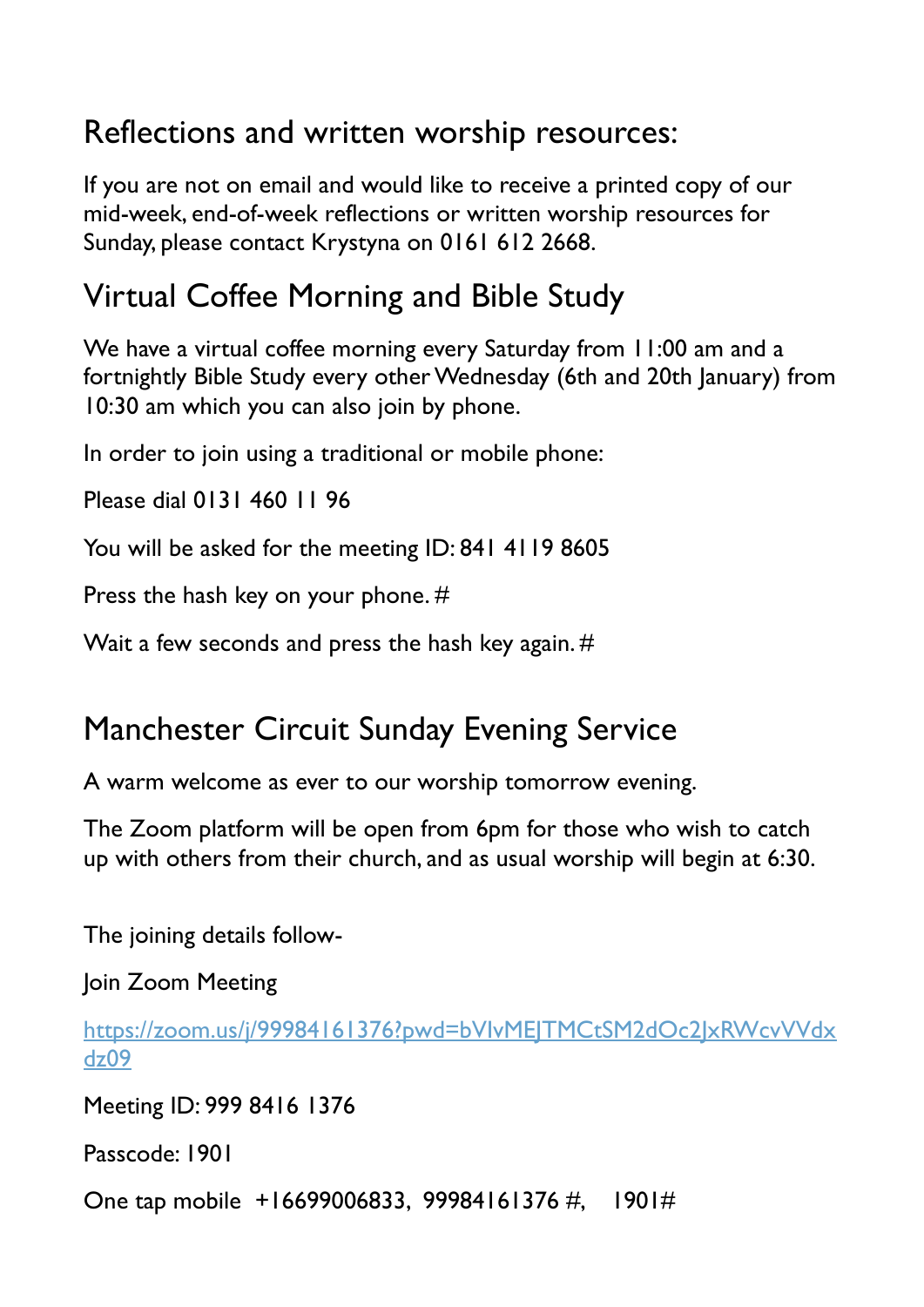# ANNUAL CHURCH MEETING (AGM) REPORT

Despite the continuing Covid-19 restrictions, we managed to hold the Annual Church Meeting (AGM) after morning worship on 27th June. 17 people were present and apologies received from ten others.

John Shuttleworth reported for the Church Stewards on what has been a difficult time during the coronavirus crisis. Our building was closed in March 2020 and worship services suspended altogether for some time. Sunday morning worship was resumed in September in the Ground Floor Hall, with social-distancing and mask-wearing but without hymn-singing. Services were live-streamed on YouTube for many months and are still available there. Thanks were expressed to the three active stewards (John, Helen and Heather) and the four regular preachers (Krystyna, Caroline, Nick and Al) for maintaining Sunday worship through the crisis and the restrictions.

Giselle presented a written report on our finances. She highlighted the fact that our total funds are now less than the value of our building and that our reserves have been reduced to a very low level. Expenditure has been higher than our income in each of the last four years. In the light of this parlous financial position, our 'assessment' to the Manchester Circuit has also been reduced, which will affect the ministerial staffing of the Circuit in future.



Thanks were expressed to Giselle as she stands down as Church Treasurer, and to Papa Andoh-Kweku who has volunteered to take over. Giselle and Richard will continue to assist in managing our financial affairs.

Don reported on two issues that had arisen during construction of the new block of flats on the old bank car park next door. Surveyors and solicitors have been engaged to resolve issues relating to the party wall between the two properties and the loss of our rights to light. The old bank building is to be converted into a bar and restaurant.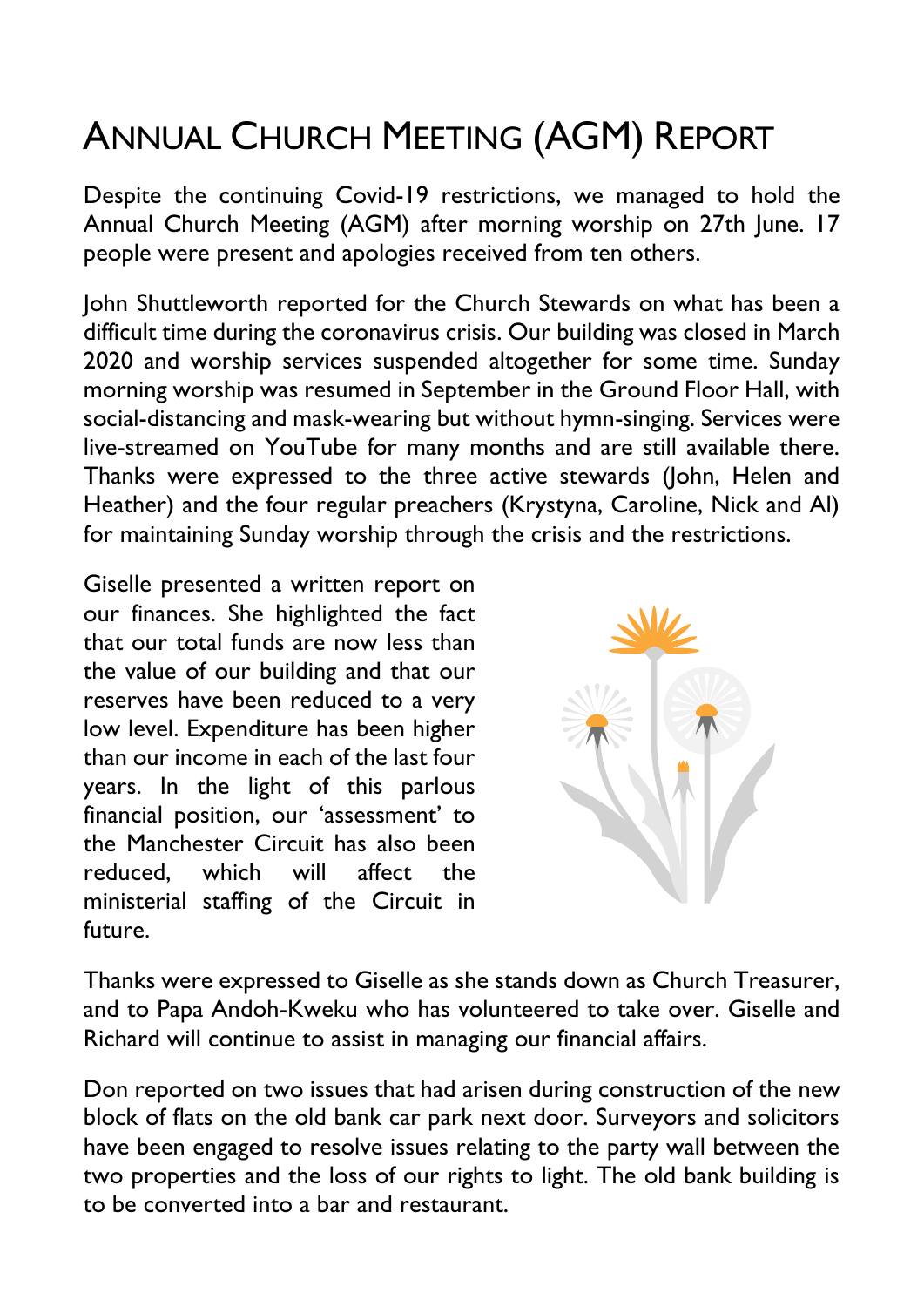Nine representatives to the Church Council were re-elected and six Church Stewards were re-appointed. Other office-holders were confirmed in post. Nick Palfreyman volunteered to join the Pastoral Committee, which still needs a new secretary.



The AGM was immediately followed by a meeting of the Church Council. The Trustees Annual Report and Accounts for the year ended 31st August 2020 was approved (and submitted to the Charity Commission by 30th June as required). It was agreed to pay in full the circuit assessment of £20,000 for 2020/21 and £35, 000 for 2021/22. The appointment of Papa Andoh-Kweku as Church Treasurer was confirmed by the Church Council.

The away-day for church leaders to consider the future of Withington Methodist Church and the way forward was postponed from 17th July (and will now be held instead on Saturday 30th October). The next Church Council meeting will be on 27th September.

Church Council approval was sought and granted in the meeting for us to release our 'rights to light and air' in return for compensation from the new owners of the adjacent property through a Right to Light Agreement.

Elaine Champion and Jackie Kirkby have stepped down as leaders of Tuesday Tots. Thanks were expressed to both of them for more than 40 years of service to the children of the church and local community.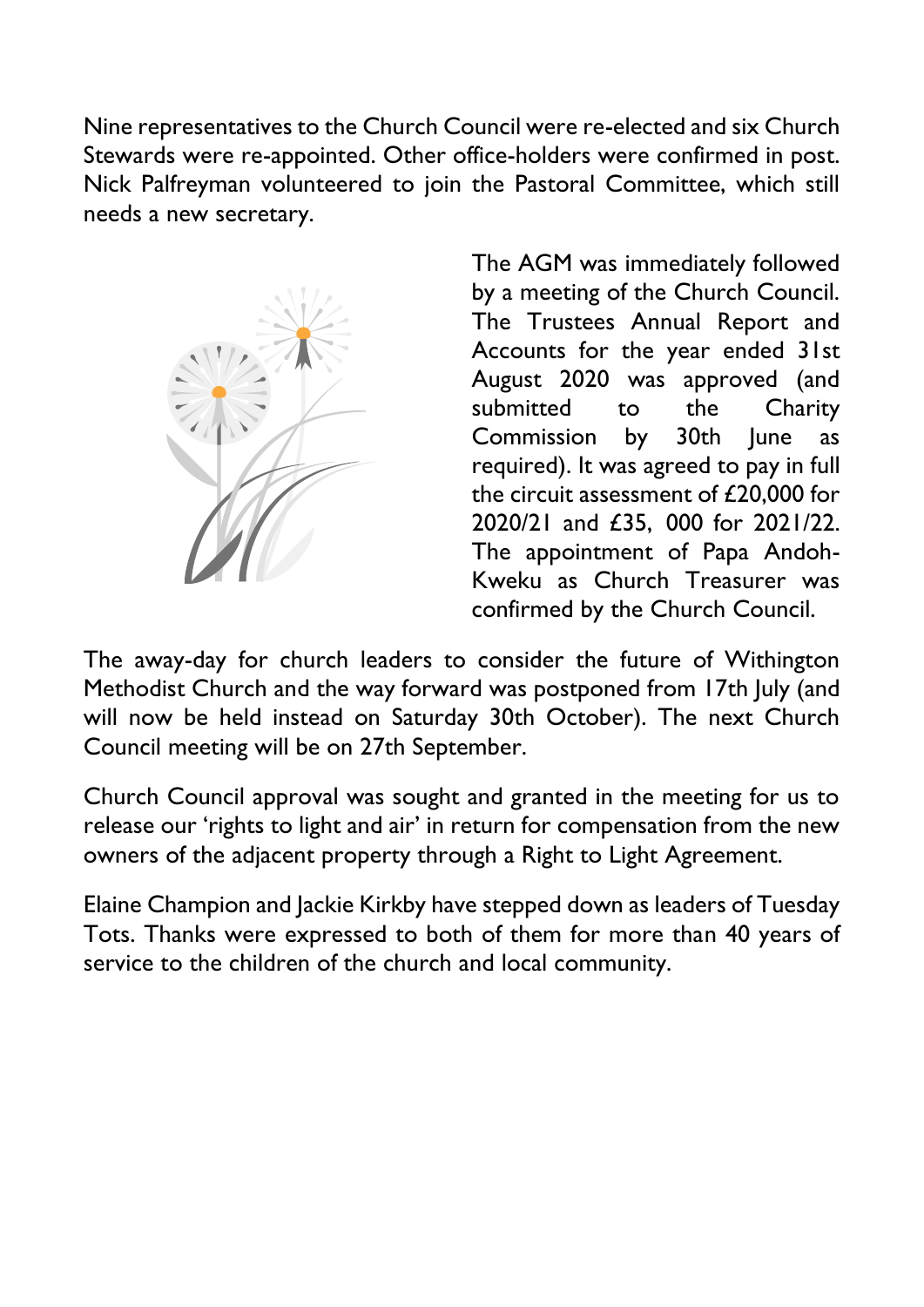# NEWS FROM THE CONNEXION 1 JULY 2021

### 3Generate report to Conference

In her report to the Methodist Conference, Youth President Phoebe Parkin detailed the impact of the pandemic on young lives and spoke of how young people should be not just heard in their churches, but listened to.

The report highlights how the Methodist Church has responded to the pandemic, working alongside the young people to provide a range of worship opportunities and resources.

3Generate, the annual Children and Youth Assembly of the Methodist Church took a different form and became 3Generate365, a year-round process of engagement with children and young people in their local setting to enable them to listen to God, discern what God is saying, deepen their faith and be confident in being evangelists sharing their faith with others.

3Generate365 creates continuous dialogue and action between children and young people and the Church in a local, circuit, district and connexional context. The theme for the year, "Tune In", focused on children and young people tuning in to God. Nineteen District Ambassadors across seventeen districts have helped the team achieve the aims of 3Generate365 and helped children and young people explore their response to the pandemic and lockdown.

As part of 3Generate365, Fridays@5:17 were launched. Inspired by 1 Thessalonians 5:17, which reads "never stop praying", this is a time for children and young people across the Connexion to stop, pray and listen to God. The 3Generate app has been relaunched and has been downloaded more than 500 times.

During the last year the Youth President and Youth Reps have adapted their work to be done online visiting over 50 youth groups, across 20 districts, chatting and sharing ideas.

In her speech to Conference Phoebe reaffirmed that young people are not the Church of the future, they are Church now, saying, "This isn't about the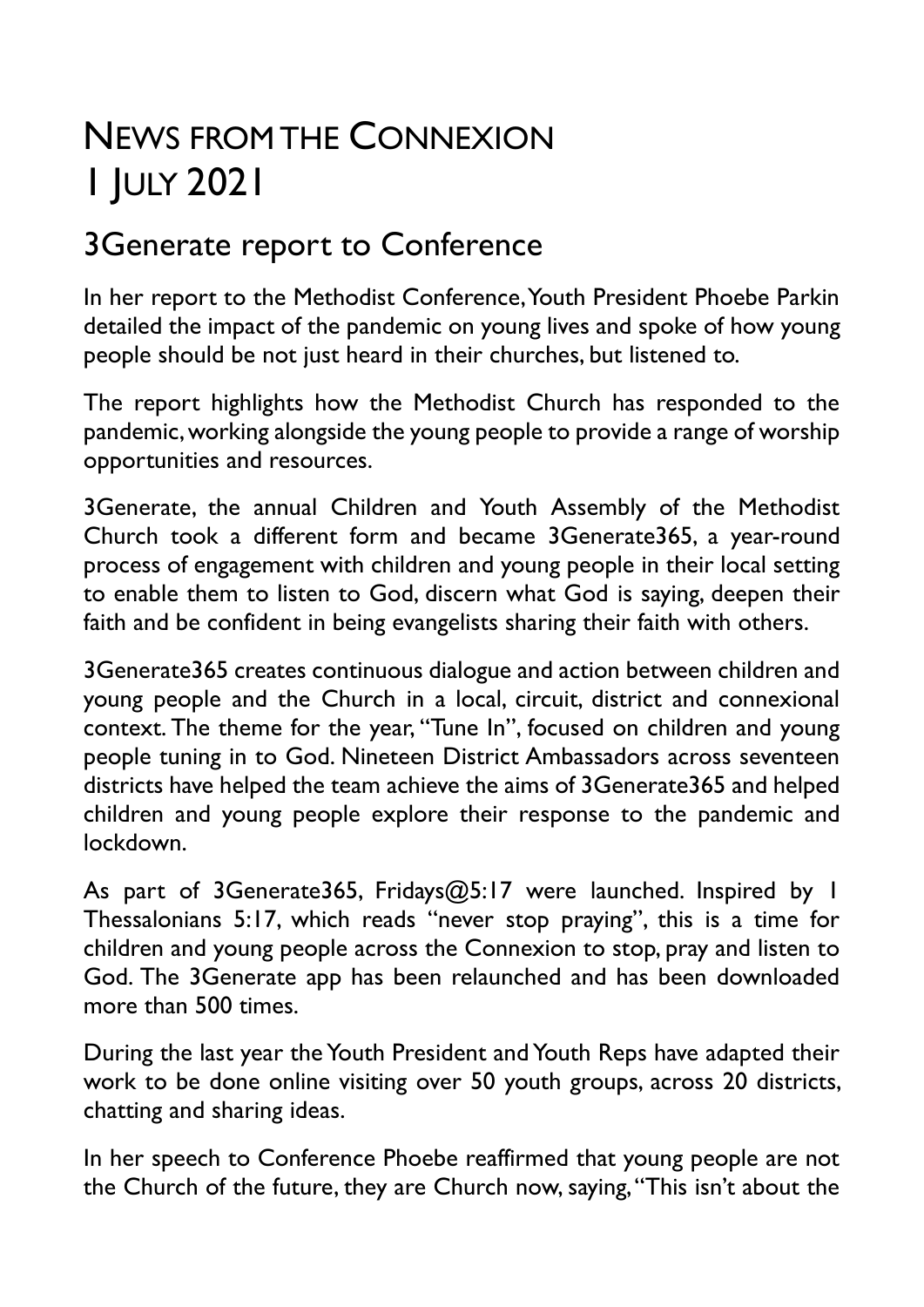Conference listening to a report each year and voting through some resolutions. Whilst this is a really important part of the Methodist Church's engagement with children and young people, we need local churches, circuits and districts to be in conversation with children and young people all year round.

"We need every church member within every context to work with and alongside children and young people to enable and equip them to be agents of change as God calls them to be. This is about all of us, all members of the Body of Christ, working, praying and being in fellowship together."

The Conference voted to lament the stresses and traumas experienced by young people during the pandemic and directs ministers with pastoral oversight to review how pastoral care might be more intentionally and actively offered to children and young people.

# 1 JULY 2021

### Justice, Dignity and Solidarity

The Methodist Conference has voted to adopt a far-reaching Strategy for Justice, Dignity and Solidarity, underpinned by Methodist theology, which will see "a profound change in the culture, practices and attitudes of the Methodist Church". As it is rolled out, the strategy will support Methodists with issues of equality, diversity and inclusion, with the aim of becoming a Church in which God's unconditional love is expressed in word and actions and where all people are able to play their part.

The strategy's recommendations include a celebration of the richness of the Church's diversity and opportunities to learn more of God, and to be changed by God through encounter with each other across the Church. Comprehensive training on topics of racism, gender, disability and LGBT+ awareness will be mandatory for anyone in a leadership role. The strategy will also introduce moves to ensure that the leadership of the Church reflects the diversity of its membership. A series of structures, processes and practices will be put in place to ensure that people are treated with justice and dignity and that the discipline of the Methodist Church is upheld in the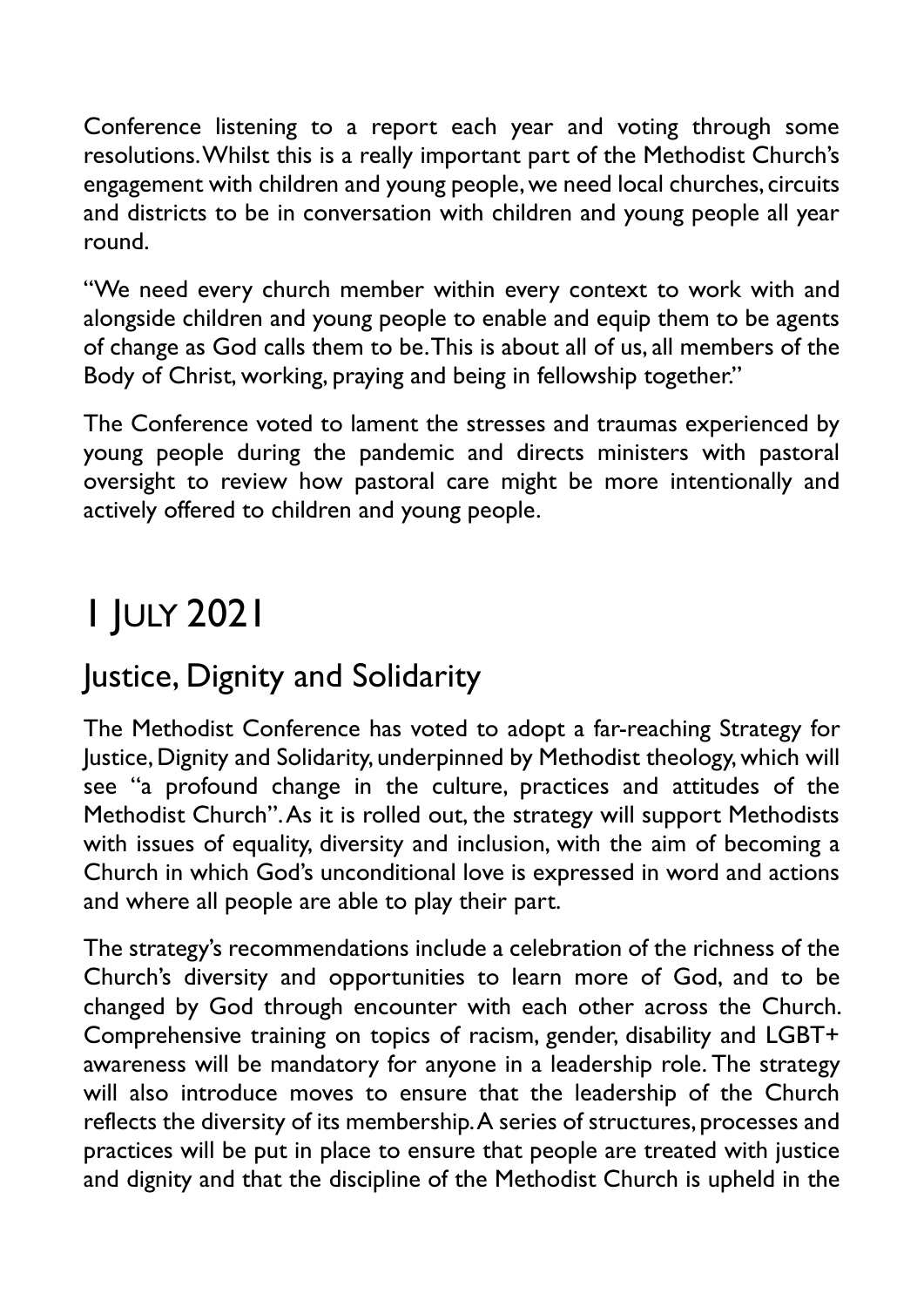face of discrimination; preventing, challenging and redressing all behaviours which are discriminatory or belittling.

The strategy includes mandatory actions for local churches, circuits, districts and the Methodist Council which are all designed to embed a culture of respect for all, as equal partners in the Gospel. The implementation of the strategy will be supported by EDI Officers across every sphere of Church life.

Through this work, Conference aims:

- for the rich diversity of people within the Methodist Church to be recognised as a cause for thanksgiving, celebration and praise;
- to eradicate all discrimination and coercive control within the Methodist Church, and for all people to be treated justly and with dignity across the breadth of the Methodist Church;
- for a profound change in the culture, practices and attitudes of the Methodist Church so that all Methodists are able to be full participants in the Church's life.

Jonathan Hustler, Secretary of the Methodist Conference, commented: "I warmly welcome the Methodist Conference vote to adopt the Strategy for Justice, Dignity and Solidarity. The Methodist Church has a long history of being an advocate for social justice and challenging injustice.

"As a Church, we have made significant progress across all protected characteristics. However, discrimination on issues of race, sexuality, gender and disability remains a major challenge. The adoption and implementation of this strategy will enable us to become a more fully inclusive Methodist Church and will include organisational, structural and cultural changes required for us to say in truth that all are welcome."

The Revd Sonia Hicks, the new President of the Methodist Conference, commented: "Diversity, in all its forms, is a gift from God and I am pleased that this strategy will help us, as a church, to be more intentional in acknowledging and celebrating that gift."

Bevan Powell, Equalities & Diversity Adviser for the Church, commented: "We call upon every Methodist, in considering this report, to think about themselves, their own prejudices and about how this strategy will change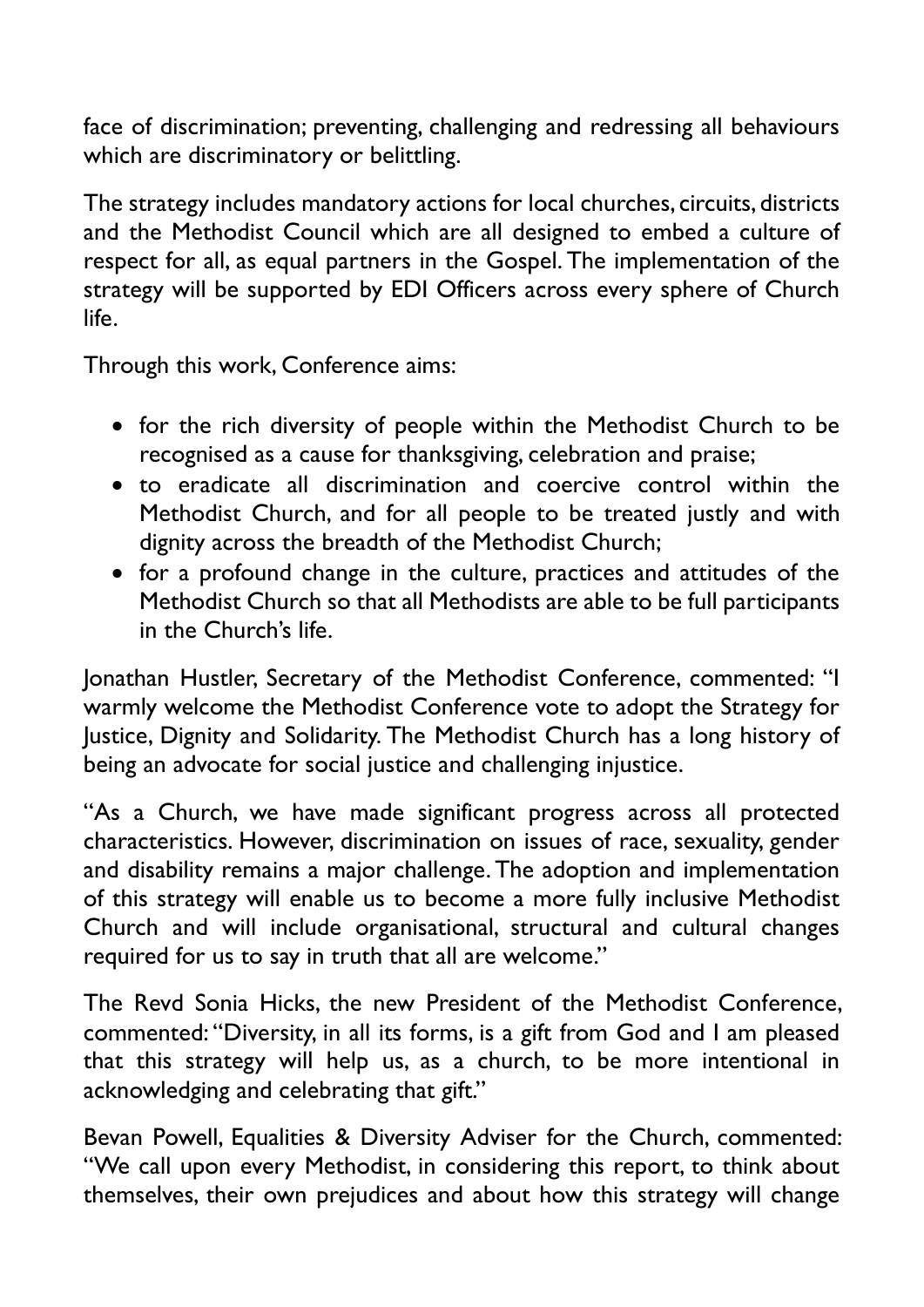the exclusion that some people, including people we love as well as people we don't even know, may have experienced in the past."

# 1 JULY 2021

### Methodist Conference votes on banning of conversion therapy

The Methodist Conference has decided that no conversion therapy can take place in its name and has called on the UK government to ban the practice without delay.

The Conference also moved to support the 'Memorandum of Understanding on Conversion Therapy in the UK' definition of conversion therapy which offers the most significant and widely supported definition, with up to 20 health, counselling and psychotherapy organisations having signed up to it, including the Association of Christian Counsellors.

The text of the agreed reply to the Memorial to the Conference, which was brought by the Birmingham Synod, is as follows:

The Conference agrees:

(1) to support and adopt the 'Memorandum of Understanding on Conversion Therapy in the UK' definition of conversion therapy as quoted above,

(2) to call on all Methodists to refuse to offer or participate in offering conversion therapy in any form.

(3) that no conversion therapy can take place in the name of the Methodist Church.

The Conference directs the Methodist Council to consider, draft and publish a policy on 'Conversion Therapy' in light of points (1) to (3) of this response. The Conference calls on the UK Government to ban 'Conversion Therapy' without further delay and therefore also directs the Methodist Council to consider further the most appropriate way in which to engage with HM Government on this issue.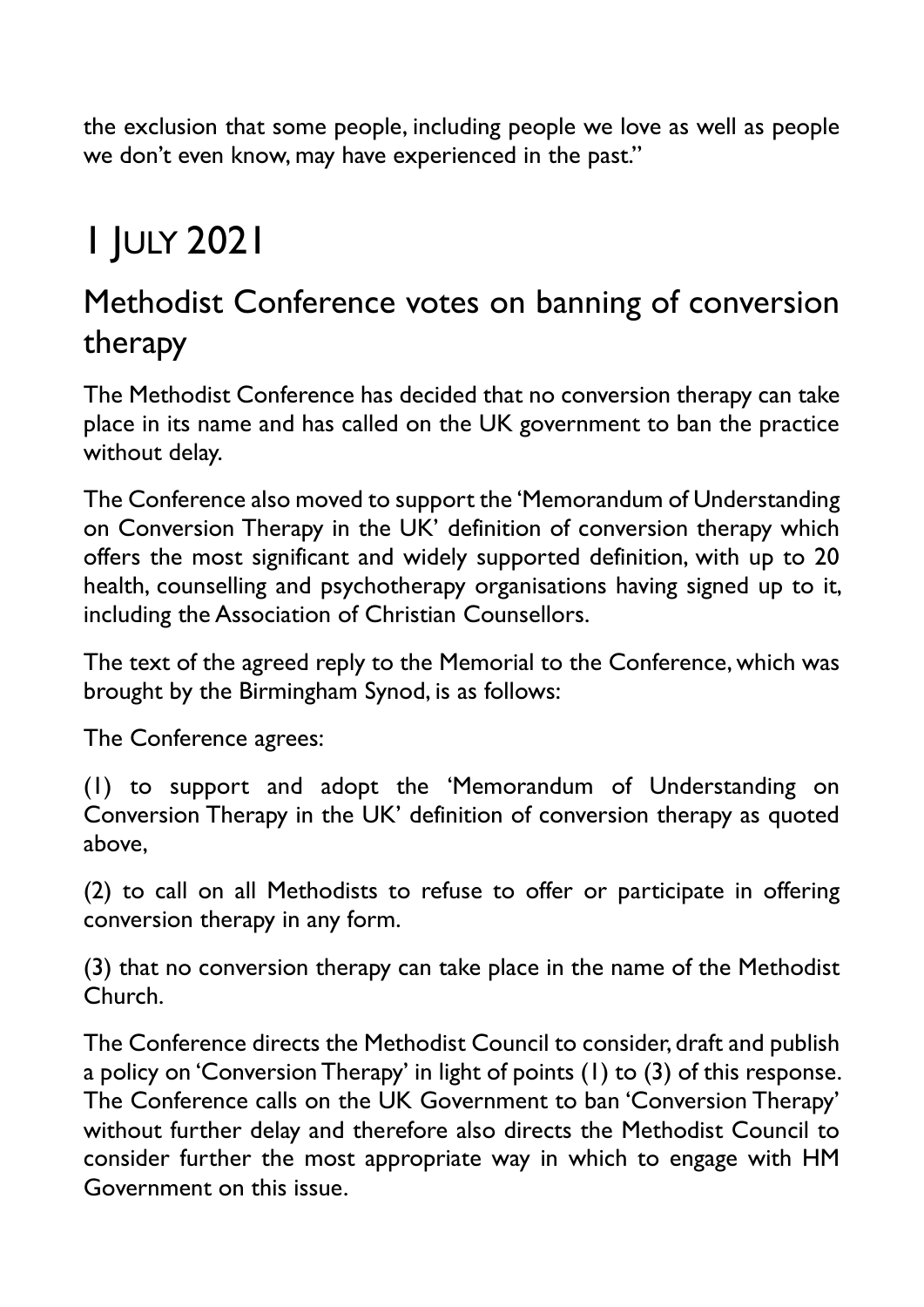Notes for editors:

The Memorandum defines conversion therapy as follows: 'Conversion therapy' is an umbrella term for a therapeutic approach, or any model or individual viewpoint that demonstrates an assumption that any sexual orientation or gender identity is inherently preferable to any other, and which attempts to bring about a change of sexual orientation or gender identity, or seeks to suppress an individual's expression of sexual orientation or gender identity on that basis. It goes on to say the practice of conversion therapy, whether in relation to sexual orientation or gender identity, is unethical and potentially harmful.

# 01 JULY 2021

New President and Vice-President of the Methodist Conference elected for 2022/23



The Methodist Conference has elected the Revd Graham Thompson to serve as President and Anthony Boateng to serve as Vice-President, starting their year of office when the Representative Session of the Methodist Conference opens in Telford in June 2022.

Graham Thompson, said:

"I am overwhelmed by the designation and humbled by the belief that Conference has in me. I will do all I can to serve God and the Church as we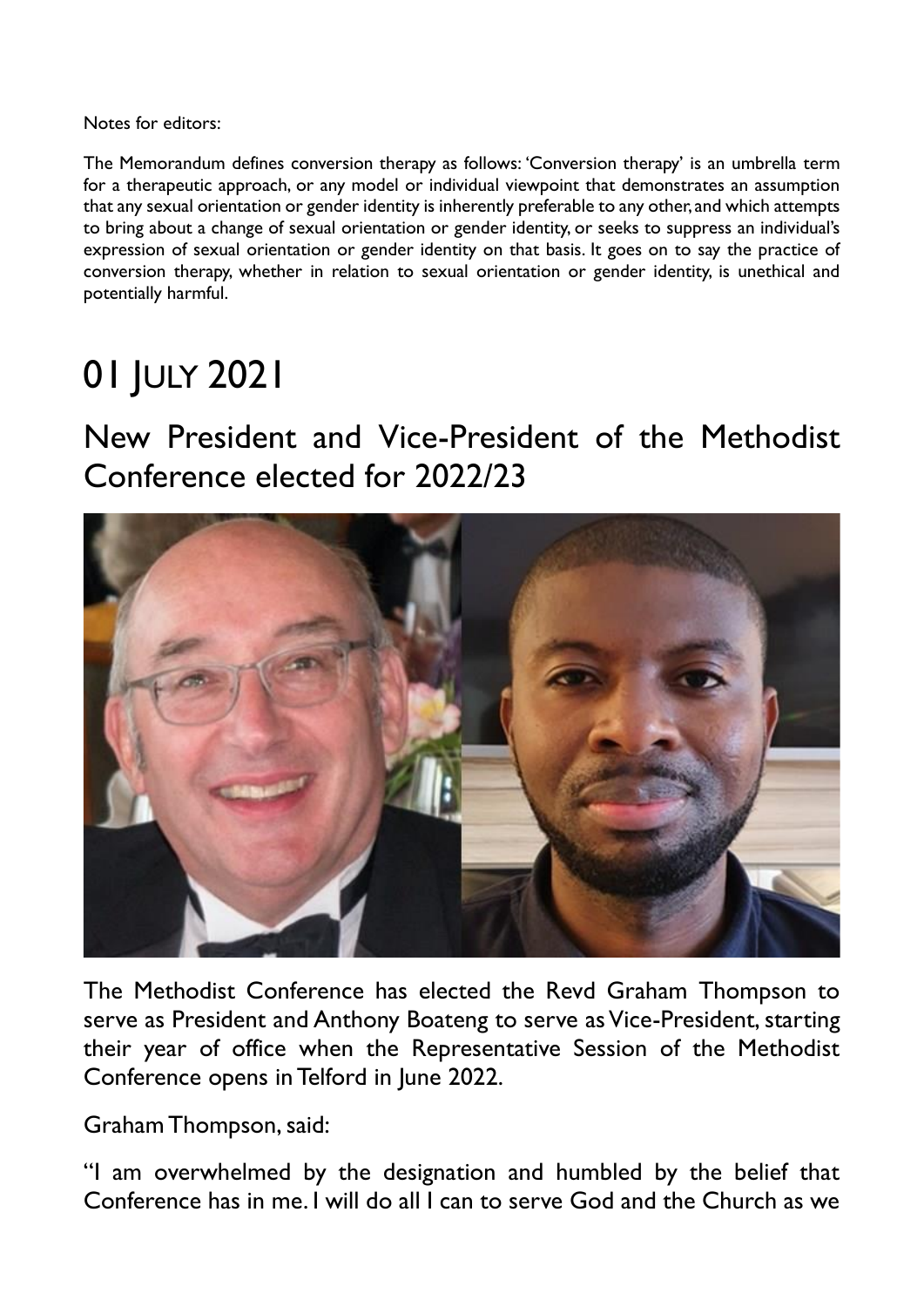discern our path, emerging from the pandemic."

Graham Thompson serves as Chair of the Plymouth and Exeter District, a role which he assumed following his service as Chair of the East Anglia District. Before offering for Methodist ministry, Graham worked as an accountant. He has served in a variety of Circuits, urban and rural, both as Presbyter and Superintendent as well as serving on variety of Methodist trusts, boards and Connexional committees. He has broad ecumenical experience and is an ecumenical Canon of Exeter Cathedral.

Anthony Boateng is a Local Preacher from the London District, with a passion for social action, politics, church unity, spiritual revival and creative ways of worship. He has been a member of the Conference since 2014. Anthony serves on several committees across the Church including as a convenor of the London District Social Responsibility Commission and member of Church Action for Tax Justice management committee. In his 'day job' Anthony is a caseworker for Ingeus - a government Work and Health Programme.

Anthony Boateng said:

"As a young Ghanaian immigrant who has spent all his life in the Methodist Church, it is an honour and privilege to be given this opportunity by my siblings to serve the church at such a challenging time. I am enthusiastic about stepping into this leadership role, and working alongside the whole Church to discern and move towards God's vision for us in the year ahead."

The role of President of the Methodist Conference is reserved for presbyters and that of Vice-President for lay people or deacons.

# 13 JULY 2021

### Presidency and Youth President condemn racism following Euro 2020 final

The Revd Sonia Hicks and Barbara Easton, President and Vice-President of the Methodist Conference, have issued the following statement responding to racist attacks against England team members after the Euro 2020 final: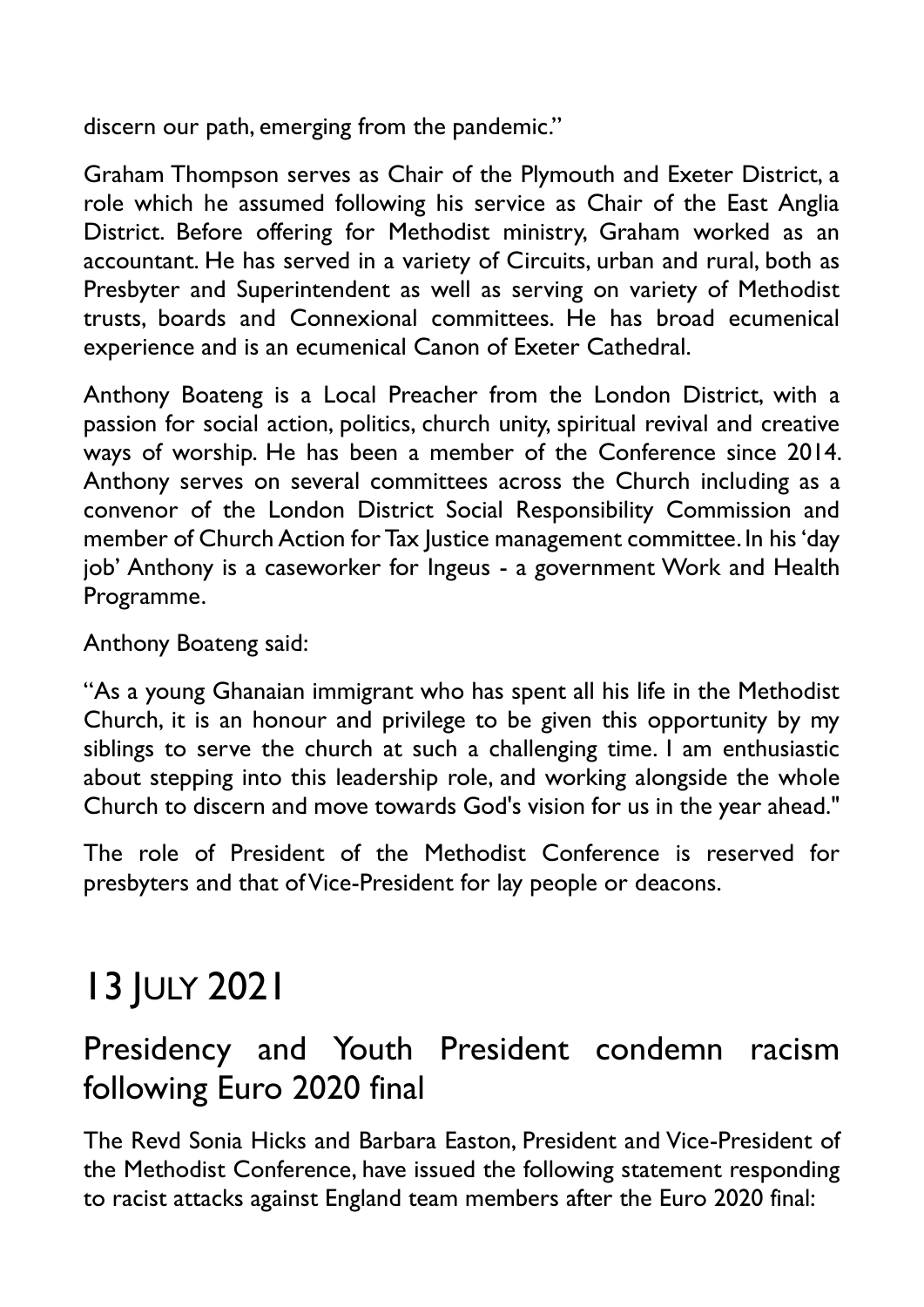"The hideous response towards the young black players of the England football team after the penalty shootout at the European cup finals is both abhorrent and deeply upsetting.

"Our theme for this year is God's invitation to all people to take a place at God's table. In her address to the Methodist Conference, Sonia spoke about the experiences of racism that had touched her and her family; Barbara spoke about diversity and inclusion bringing out the very best that people had to offer.

"We pray for the many who experience racism in their everyday lives and that we may all model ourselves on principles of love, compassion and respect for self and our neighbour alike."

Phoebe Parkin, Youth President, has issued the following statement:

"Sancho, Rashford and Saka represented England so well. The racist abuse

directed at them and the toxic nationalism shown by some England supporters burning Italian flags, booing during the national anthem and attacking Italian fans is inexcusable.

"Football isn't the problem. The problem is that we live in a society where sexism, racism, nationalism and violence are enabled, where not enough of us (including myself) actively work to challenge even the lowest levels of sexism, racism and nationalism. Jesus showed us that we should be peacemakers and showed us that we should love others as ourselves, showing the same grace and compassion that God shows to us."

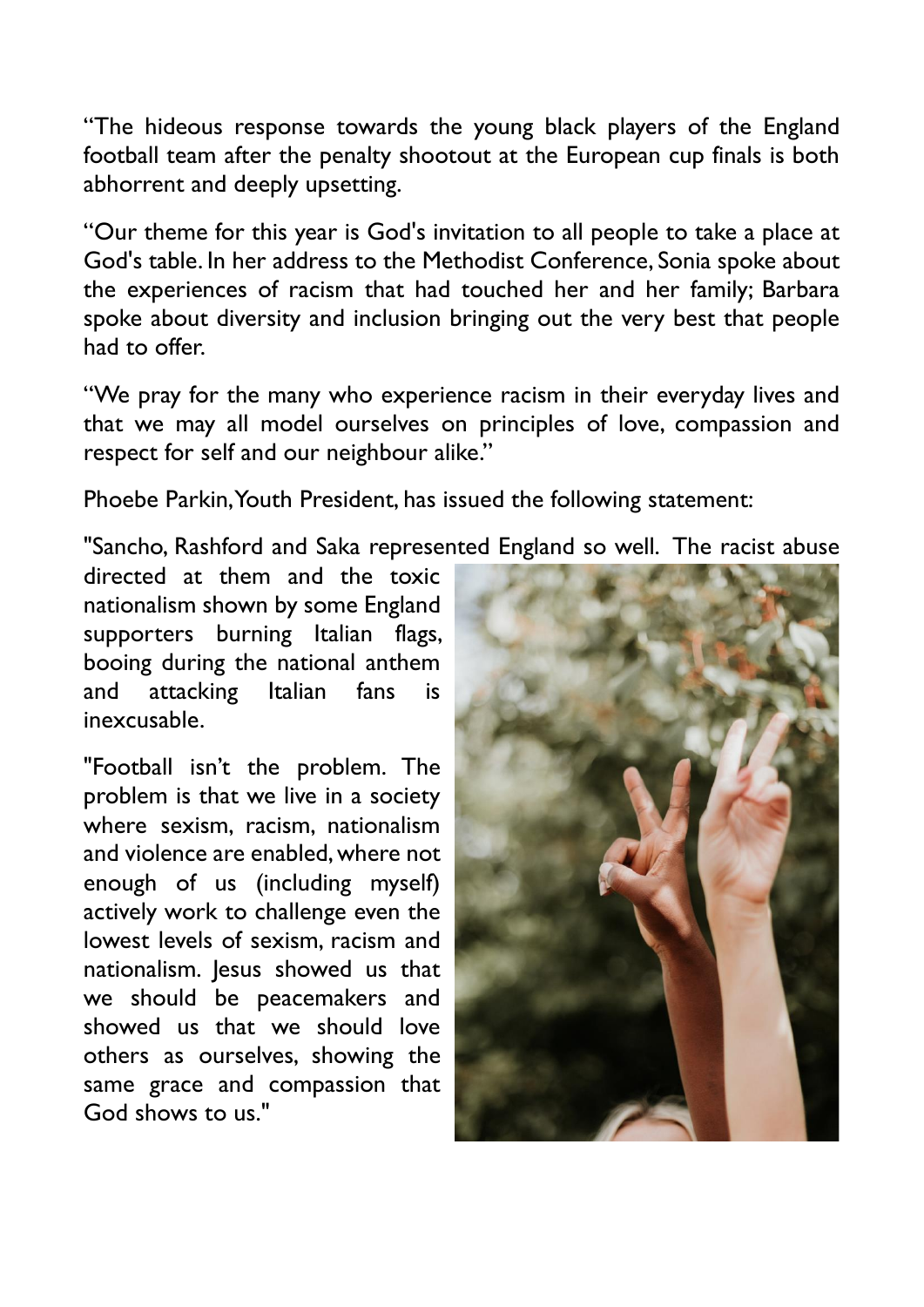# 14 JULY 2021

### Reaction to Commons' vote on international aid budget reduction

The following statement has been released on behalf of the Methodist Church, the Baptist Union of Great Britain and the United Reformed Church following the vote in the House of Commons to reduce the UK's foreign aid budget and to impose new financial tests before restoring the legal commitment to spend 0.7 per cent of Gross National Income on aid:

"The decision to renege on the UK's international development commitment is unfair, unwise and immoral.

The UK Aid programme plays a vital role in helping to tackle poverty and support sustainable development in the poorest places in the world. The shrinking economy in 2020 already meant that the international development budget would be reduced, and cutting this further by reducing the target from 0.7% to 0.5% has been devastating for many vital and necessary programmes. Plans to provide people with clean water and sanitation have been put on hold, programmes to support women in family planning have been savaged, and the UK's contribution to combat neglected tropical diseases has been slashed. Under the strict criteria set for a return to the 0.7%, the £4bn cut in annual funding is likely to be perpetuated year on year. This decision will undoubtedly cost many lives.

"Other major economies have shown leadership during the pandemic by increasing their international development programmes. The UK government's cut in international development stands in contrast to its recent announcement of the largest programme of spending on defence since the end of the Cold War. As those called to love our neighbours as ourselves in an interconnected world, we regard yesterday's vote as heartless and self-defeating."

Lynn Green, General Secretary of the Baptist Union of Great Britain The Revd Sonia Hicks, President of the Conference of the Methodist Church Mr Peter Pay and the Revd Clare Downing, Moderators of General Assembly, United Reformed Church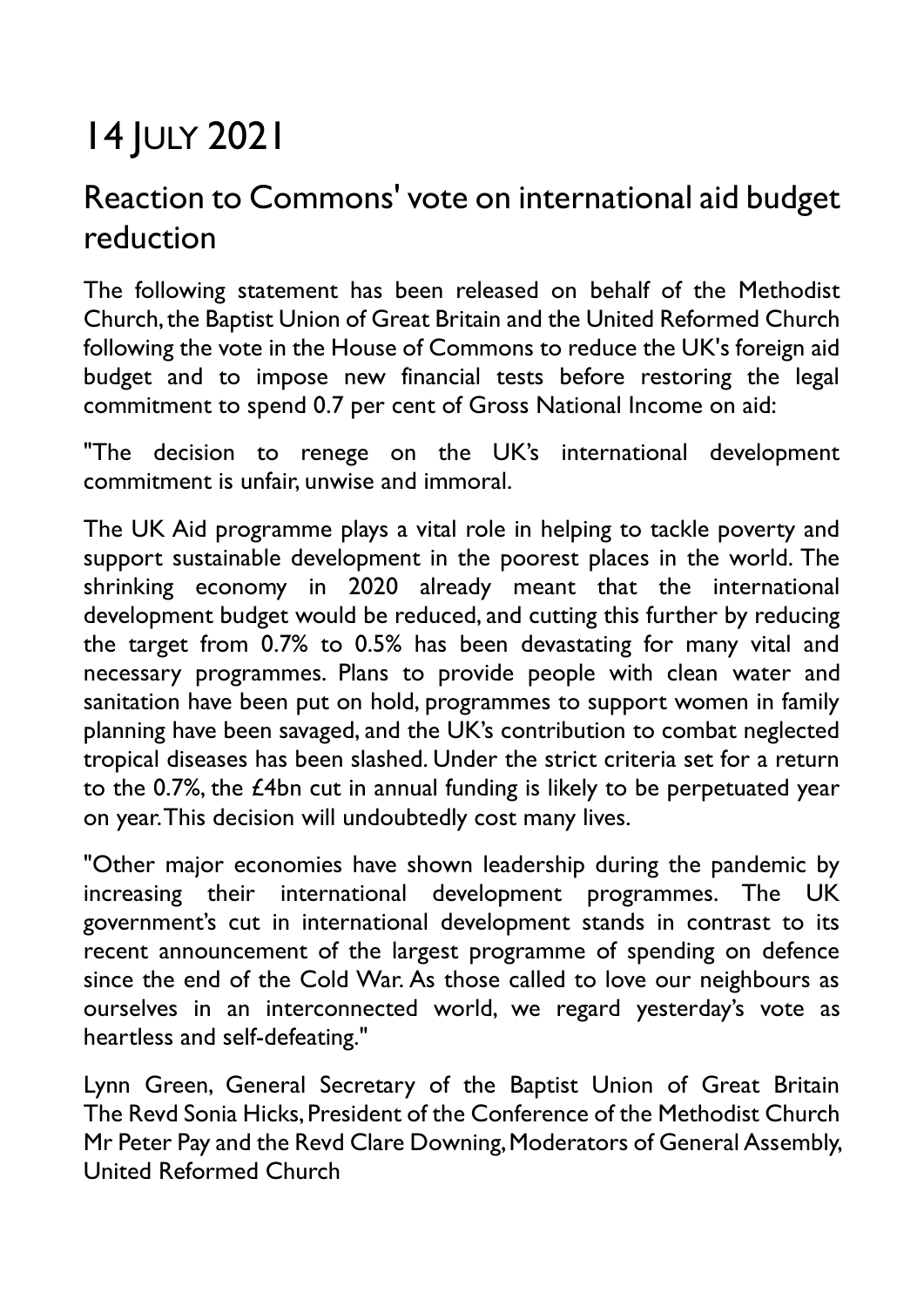### GIVING TO CHURCH –YOUR OFFERING

If you are unable to come to services on Sunday morning, how do you give your collection money to Church?

An increasingly popular and efficient way is to set up a standing order, or repeat payment, from your bank account direct to the Church's account.

Of course, this does not suit everyone, and some people prefer to use cash or cheques --- equally acceptable!

Please contact one of the stewards if you are unable to get to Church, and unsure how to give your offering.

If you wish to remain part of the envelope scheme, there will be some changes this year, so please contact Helen Fielding for details: leave a message on 0161 4912636, or email [hfielding23@gmail.com](mailto:hfielding23@gmail.com)

Most importantly, however you give, if you are a tax payer, PLEASE remember to GIFT AID your giving, meaning we can reclaim the tax, increasing your gift by 25%, at no further cost to yourself!

So here are the details you need:

Account name:Withington Methodist Church

Account no.: 06149480

Sort Code: 01-09-78

Cheques made payable to: Withington Methodist Church.

Gift Aid declaration forms: Giselle Du Toit at: [giselle@withingtonmethodistchurch.org](mailto:giselle@withingtonmethodistchurch.org) or ask one of the stewards.

Finally, we know times are hard, but please consider your giving to our Church. As reported at the AGM, our expenditure has been greater than our income for several years, so every penny (or pound!) helps. Many thanks for your generosity.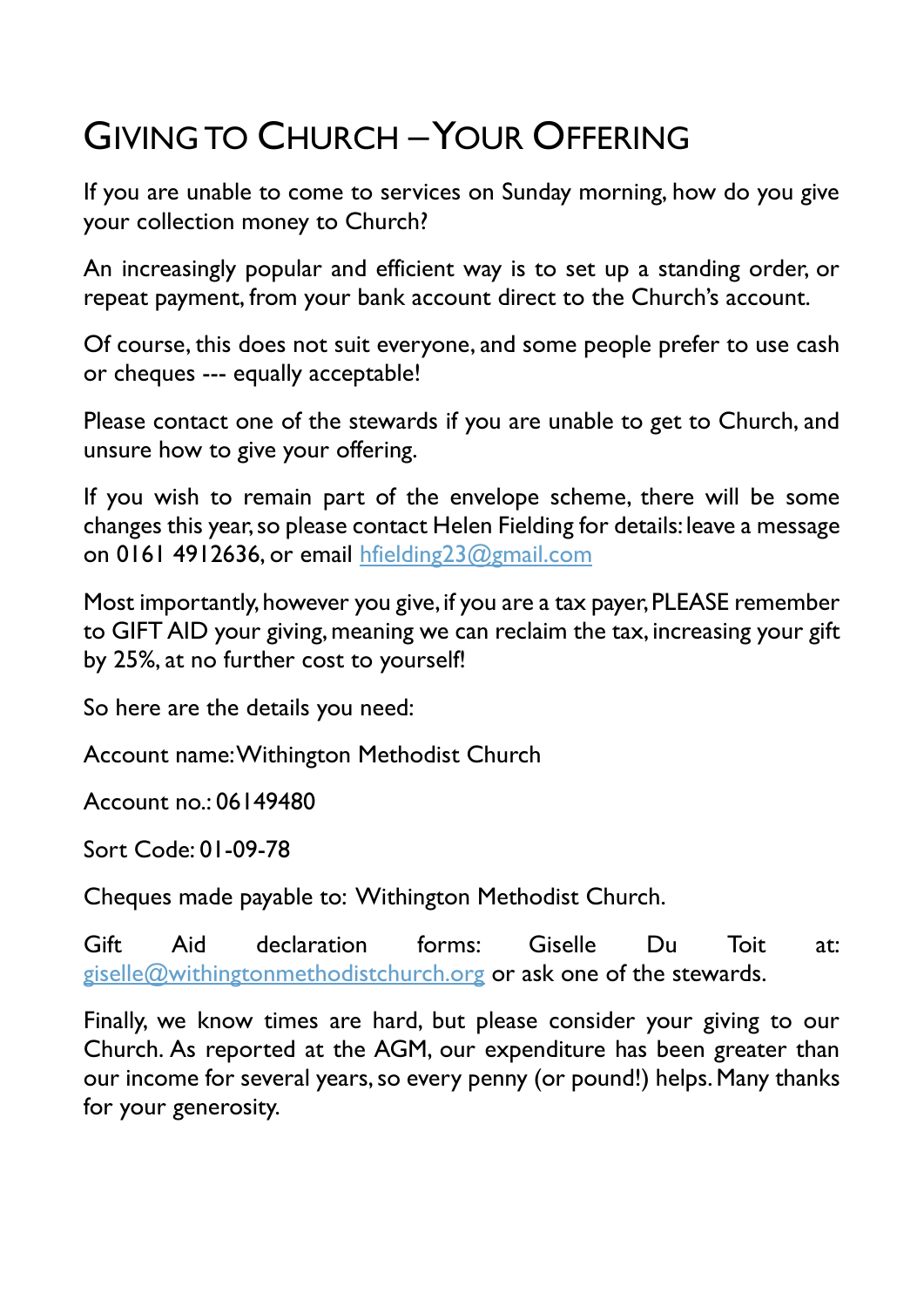### THANK YOU FOR READING!



#### **The next magazine will be out on the 5 th September on the Withington Methodist Church Facebook Group and via email.**

If you have anything you would like to contribute to next month's magazine please pass it on to Caroline Fielding [withingtonmethodistnews@gmail.com](mailto:withingtonmethodistnews@gmail.com)

**If you would like to receive an emailed copy of the magazine please email - [withingtonmethodistnews@gmail.com](mailto:withingtonmethodistnews@gmail.com)**